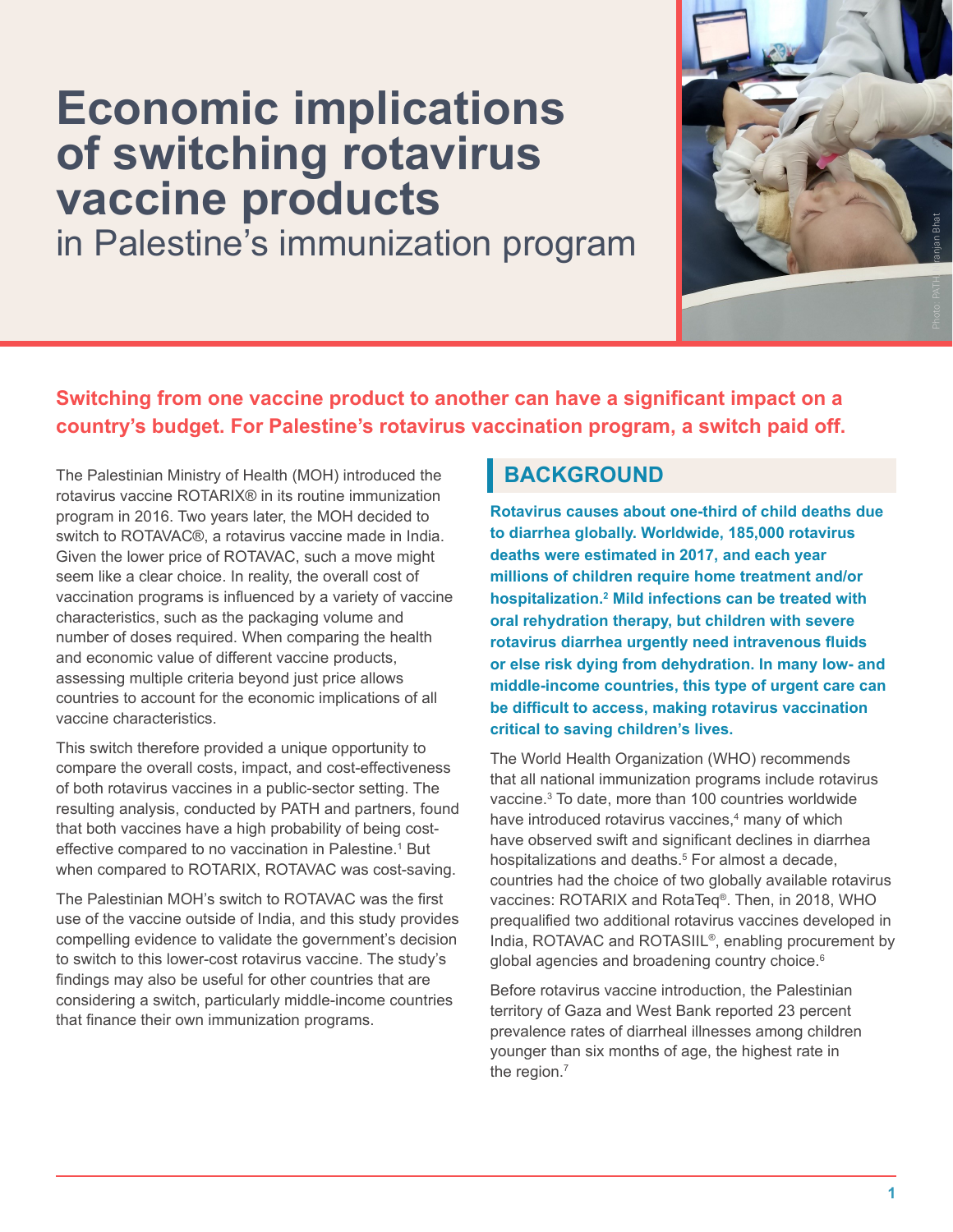<span id="page-1-0"></span>When the Palestinian MOH introduced ROTARIX in 2016, the Rostropovich-Vishnevskaya Foundation (RVF), a global development and research organization that promotes the health and well-being of children, provided support for vaccine procurement, training, and oversight[.8,9](#page-3-0) In 2018, financial responsibility for rotavirus vaccine procurement was transferred to the Palestinian government, which elected to shift from ROTARIX to ROTAVAC because of its lower price per dose.

Given the cost implications of other vaccine characteristics beyond price per dose—such as number of doses required, volume, cold chain footprint, packaging, and training requirements—questions remained about the long-term cost-effectiveness of this switch decision for the Palestinian immunization program.

## **METHODS**

**Working in partnership with RVF and the Palestinian MOH, PATH conducted a study to assess the cost, impact, and cost-effectiveness of the Palestinian rotavirus vaccination program.** 

Specifically, the study evaluated the economic implications of the change in vaccine product, accounting for the different characteristics of ROTARIX and ROTAVAC. The primary differences examined between products include the number of doses required, price per dose, wastage, in-country logistics, and the health system cost of delivery per dose.

In order to assess the introduction, procurement, supply chain, and service delivery costs related to each vaccine, PATH and its partners conducted primary and secondary data collection. The team then used UNIVAC, a validated impact and cost-effectiveness tool, to project the costs and benefits of rotavirus vaccination over a 10-year period comparing the use of ROTARIX versus no vaccination; ROTAVAC versus no vaccination; and ROTAVAC versus ROTARIX.

## **RESULTS**

**The analysis generated data on the program costs and resulting health system savings of ROTARIX and ROTAVAC, enabling a comparison of the costeffectiveness of each vaccine in the Palestinian immunization program. Overall, both ROTARIX and ROTAVAC had a high probability of being cost-effective interventions compared to no rotavirus vaccine.** 

When accounting for averted healthcare-related costs for households, using either vaccine is a cost-saving intervention, highlighting the economic burden rotavirus represents for households and the Palestinian health system.

When comparing the two vaccine products, the results found that switching from ROTARIX to ROTAVAC was also cost-saving due to the lower vaccine price and programmatic costs per dose for ROTAVAC, even when accounting for the additional dose per full course that ROTAVAC requires.

#### **Vaccine impact**

While both ROTARIX and ROTAVAC have been shown to be efficacious in a multitude of clinical trials, no studies have directly compared their effectiveness in the same setting. This study assumed similar effectiveness for the two vaccines, rendering the estimated health and treatment cost savings benefits equally applicable for both ROTARIX and ROTAVAC. Over 10 years, the Palestinian rotavirus vaccination program—using either vaccine—has the potential to avert approximately 468,000 non-severe rotavirus cases, 101,000 severe rotavirus cases, and about 100 deaths throughout Gaza and the West Bank. This represents potential savings on treatment costs of approximately US\$14 million for the health system and approximately \$22 million when considering costs for both the health system and families.

| <b>PREVENT ROTAVIRUS</b>                                                                 | <b>SAVE MONEY</b>                                                                                                            |
|------------------------------------------------------------------------------------------|------------------------------------------------------------------------------------------------------------------------------|
| non-severe cases averted<br>468,000<br>severe cases averted<br>101,000<br>deaths averted | health system treatment<br>costs averted<br><b>US\$14M</b><br>societal + health system<br>treatment costs averted<br>US\$22M |
|                                                                                          |                                                                                                                              |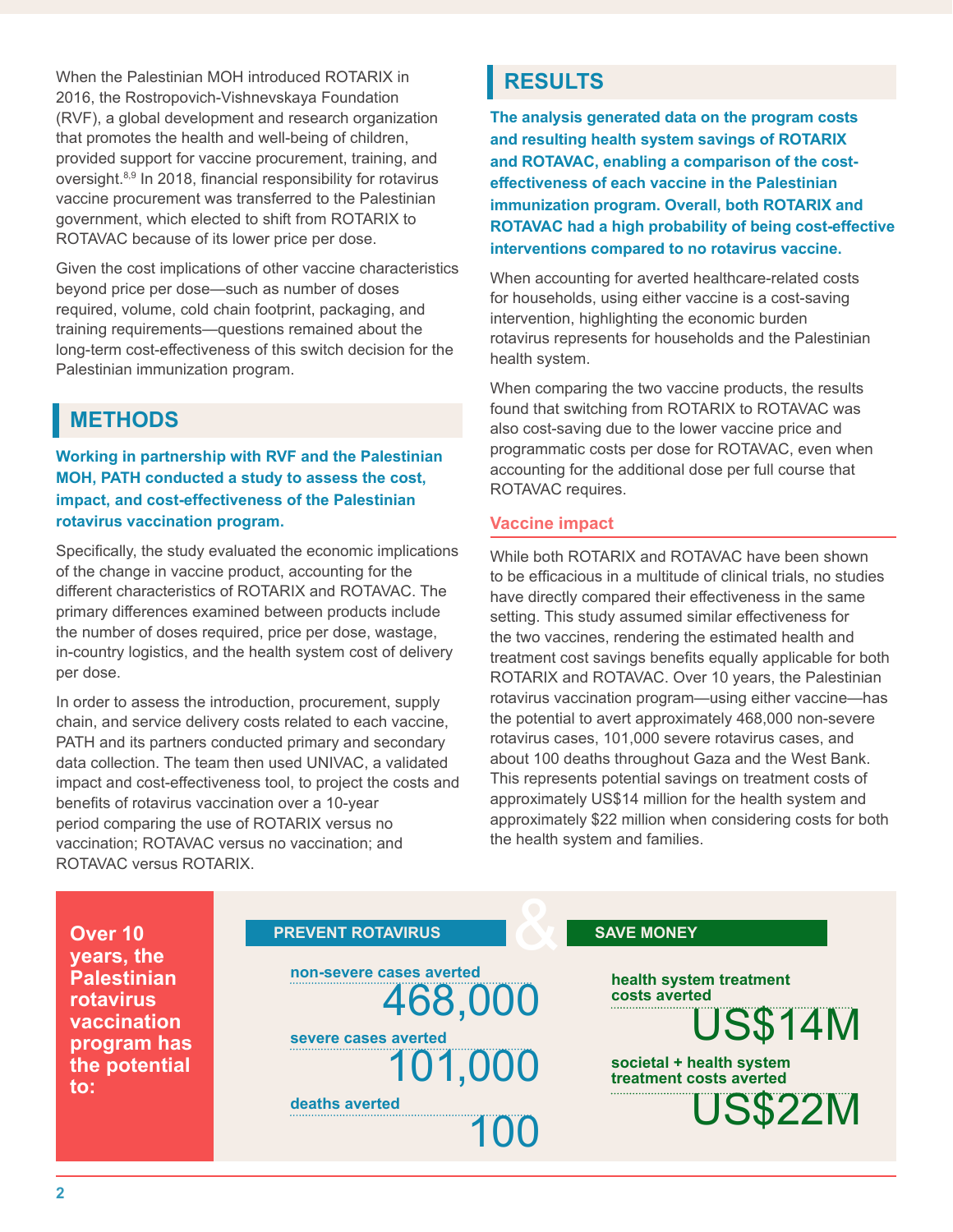#### **Vaccination program costs**

The total cost of the vaccination program over a 10-year span varies depending on which vaccine and vaccine price are considered. The vaccine price itself was lower for ROTAVAC, but the choice of vaccine product also has several potential implications for delivery costs due to differences in the number of doses required, packaging, storage conditions, and stability. In order to account for these cost implications, the team examined the costs of each of these delivery elements.

For supply chain and service delivery costs, the cost per dose was lower for ROTAVAC than ROTARIX, partly due to its smaller volume per dose. Because ROTAVAC requires three doses while ROTARIX only requires two doses, however, the total delivery cost per course favored ROTARIX. ROTAVAC also comes in 5- and 10-dose vials compared to the single-dose vial for ROTARIX, leading to a likelihood of higher wastage rates with ROTAVAC.

Overall, however, the lower cost of procuring ROTAVAC (i.e., the lower price) outweighed these delivery cost considerations. The total vaccination program costs therefore favored ROTAVAC over ROTARIX.

#### **Cost-effectiveness ratios**

Cost-effectiveness is measured using an incremental cost-effectiveness ratio (ICER)—or cost to avert one lost year of healthy life, known as a disability-adjusted life-year (DALY). ICERs can be determined from a health system perspective (i.e., costs and benefits for the government) or from a societal perspective (i.e., costs and benefits for the government plus costs for families and the overall economy).

Compared to no vaccination program, Palestine's rotavirus vaccination program ICER estimate from the health system perspective was \$1,254 per DALY averted with ROTARIX and \$353 per DALY averted for ROTAVAC–both within established cost-effectiveness thresholds. From the societal perspective, both vaccines were cost-saving compared to no vaccination program (i.e., the ICER was less than zero for both vaccines, meaning the vaccine would result in a net economic gain). Assuming a similar health impact of both vaccines and with lower vaccination program costs for ROTAVAC, switching from ROTARIX to ROTAVAC was a cost-saving alternative for the Palestinian MOH.

#### **Cost per DALY averted**

|                                        | <b>Health system</b><br>perspective | <b>Societal</b><br>perspective |
|----------------------------------------|-------------------------------------|--------------------------------|
| <b>ROTARIX vs</b><br><b>No Vaccine</b> | \$1,254                             | cost-saving                    |
| <b>ROTAVAC vs</b><br><b>No Vaccine</b> | \$353                               | cost-saving                    |
| <b>ROTAVAC vs</b><br><b>ROTARIX</b>    | cost-saving                         | cost-saving                    |

*price assumptions: ROTAVAC at \$1/dose, ROTARIX at \$4/dose*

#### **Sensitivity analysis**

All economic analyses contain a degree of uncertainty due to assumptions made on some of the input parameters. To account for this uncertainty, the team ran sensitivity analyses covering a range of more and less favorable "what if" scenarios. For example, how would the results change if the actual rotavirus disease burden were higher or lower than the input data supposed? Scenarios were also tested for higher and lower vaccine efficacy, health system costs, and vaccine price for ROTAVAC. The sensitivity analysis found that Palestine's rotavirus vaccination program using either vaccine would remain cost-saving or cost-effective under all scenarios, and compared to no vaccination program, except one: a *very low* burden of disease. ROTAVAC remained economically favorable over ROTARIX in all scenarios, further validating the MOH's decision to switch.

#### **CONCLUSIONS AND IMPLICATIONS FOR OTHER COUNTRIES**

**Due to the lower vaccine price and programmatic costs per dose for ROTAVAC, switching from ROTARIX to ROTAVAC was cost-saving for the Palestinian Ministry of Health. This finding validates the MOH's decision to switch vaccines from a financial perspective.**

As this analysis shows, introducing or switching to newer rotavirus vaccine products such as ROTAVAC may be a more cost-effective or cost-saving option. This study illustrates the value of systematically assessing multiple criteria beyond vaccine price when comparing the health and economic value of different products.